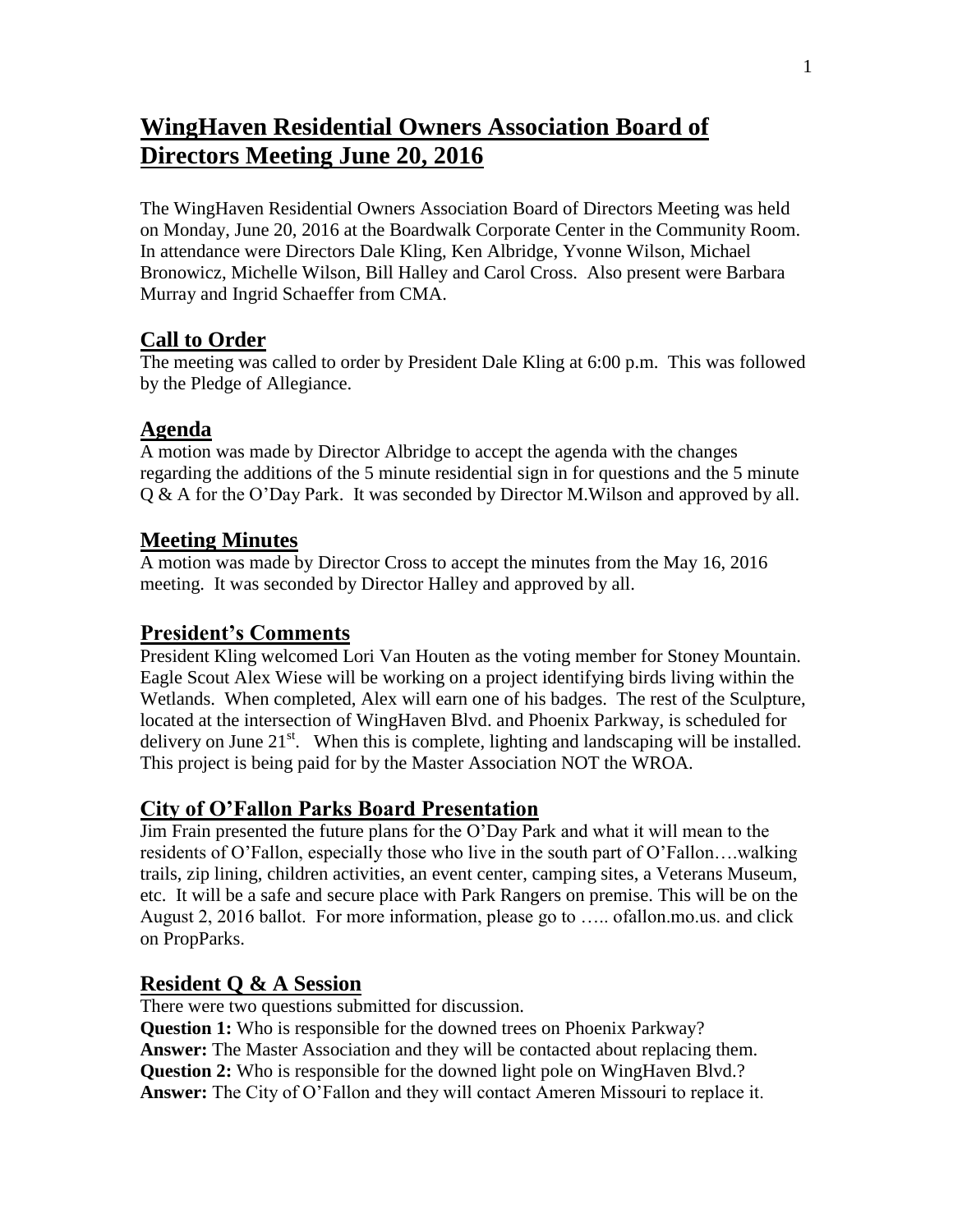#### **Treasurer's Report**

Director Ken Albridge reported to the Board that our budget is doing pretty well and that we are still under budget for the year. Our income has exceeded last years income by \$13K, expenses came in \$8K higher than last year, electricity came in under average, water returned to normal, community events have not touched their budgeted allotment, there are still no maintenance expenses, Park & Gardens had no expenses. We are currently \$157.9K to the positive. Director Albridge stated tht we are on track for a good year and hopefully for another surplus this year. Again, any questions can be emailed to Director Albridge (email is listed on the WROA web site).

#### **Management Report (CMA)**

Fifty seven violation letters were sent out by CMA on May 17, 2016. Twenty-six residents are with the attorney for collections. \$3,419.25 has been collected for fees from prior years. One hundred forty three late notices were sent out in May, none will be sent out in June. The next late notices will go out in August.

MOTION - A motion to flush cut the honeysuckle at 725 Phoenix Way to eliminate it from growing into their yard was made by Director Cross. It was seconded by Director Albridge and approved by all.

The tot lot canopy at Falcon Hill Pkwy and Hawk Run will be painted next week, paid for by the Master Association.

#### **Committee Reports**

**Events** – WingHaven's Got Talent was cancelled due to lack of participation, a band was hired to fill in the time. The next event will be on June 25 and the band will be Trixie Delight. A new banner for Pets in the Park has been purchased, all magnets have been distributed, due to the number of events occurring this summer, the committee is looking for additional support staff.

**Architectural** – there were three request and all were approved.

**Grounds** – Mike Bronowicz and Bill Halley will meet with Terry Runyon to decide which Ash trees will be removed and what new trees will be planted. The program is in 4 stages, the first stage beginning this fall with \$22,000 being budgeted. Runyon Company is working with the Master Association to remove nine trees along Timber Meadows Parkway. The plan can be reviewed at our website….wroa.info.

**Beautification** – we discussed putting new gravel in the garden area. Since the fence will not be painted at this time, the money budgeted for that will be put toward the new gravel.

MOTION – A motion was made by Director M.Wilson to refresh the gravel and kill the weeds in the pathways using an organic non-toxic treatment. The cost will be covered by not painting the garden fence and is not to exceed \$500. The motion was seconded by Director Bronowicz and approved by all.